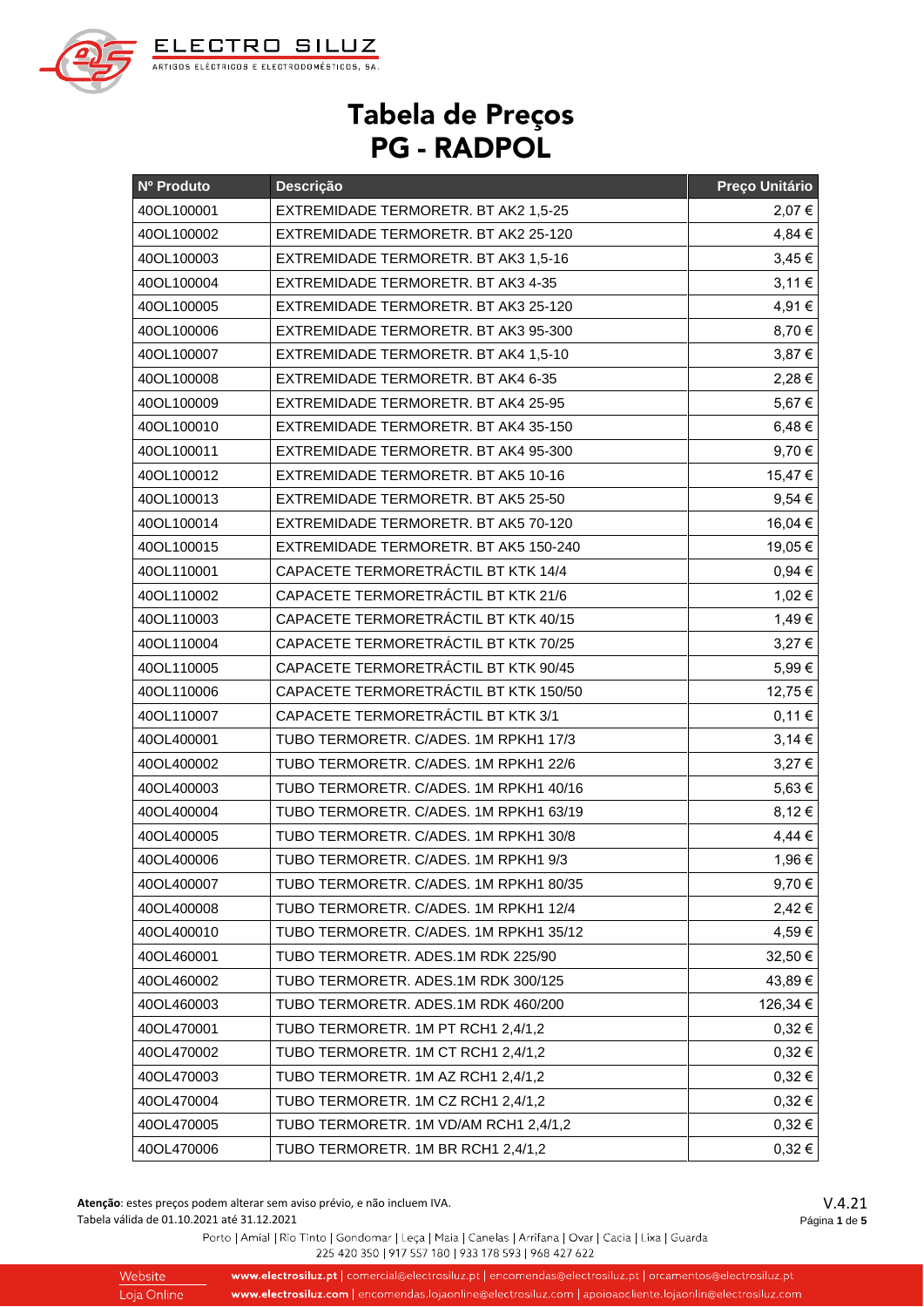

# Tabela de Preços **PG - RADPOL**

| Nº Produto | Descrição                             | Preço Unitário |
|------------|---------------------------------------|----------------|
| 40OL470007 | TUBO TERMORETR. 1M VM RCH1 2,4/1,2    | $0,32 \in$     |
| 40OL470008 | TUBO TERMORETR. 1M AM RCH1 2,4/1,2    | $0,32 \in$     |
| 40OL470009 | TUBO TERMORETR. 1M VD RCH1 2,4/1,2    | $0,32 \in$     |
| 40OL470010 | TUBO TERMORETR. 1M PT RCH1 3,2/1,6    | $0,32 \in$     |
| 40OL470011 | TUBO TERMORETR. 1M CT RCH1 3,2/1,6    | $0,32 \in$     |
| 40OL470012 | TUBO TERMORETR. 1M AZ RCH1 3,2/1,6    | $0,32 \in$     |
| 40OL470013 | TUBO TERMORETR. 1M CZ RCH1 3,2/1,6    | $0,32 \in$     |
| 40OL470014 | TUBO TERMORETR. 1M VD/AM RCH1 3,2/1,6 | $0,32 \in$     |
| 40OL470015 | TUBO TERMORETR. 1M BR RCH1 3,2/1,6    | $0,32 \in$     |
| 40OL470016 | TUBO TERMORETR. 1M VM RCH1 3,2/1,6    | $0,32 \in$     |
| 40OL470017 | TUBO TERMORETR. 1M AM RCH1 3,2/1,6    | $0,32 \in$     |
| 40OL470018 | TUBO TERMORETR. 1M VD RCH1 3,2/1,6    | 0,32€          |
| 40OL470019 | TUBO TERMORETR. 1M PT RCH1 4/1        | 0,42€          |
| 40OL470020 | TUBO TERMORETR. 1M CT RCH1 4/1        | $0,42 \in$     |
| 40OL470021 | TUBO TERMORETR. 1M AZ RCH1 4/1        | $0,42 \in$     |
| 40OL470022 | TUBO TERMORETR. 1M CZ RCH1 4/1        | $0,42 \in$     |
| 40OL470023 | TUBO TERMORETR. 1M VD/AM RCH1 4/1     | $0,42 \in$     |
| 40OL470024 | TUBO TERMORETR. 1M BR RCH1 4/1        | $0,42 \in$     |
| 40OL470025 | TUBO TERMORETR. 1M VM RCH1 4/1        | $0,42 \in$     |
| 40OL470026 | TUBO TERMORETR. 1M AM RCH1 4/1        | $0,42 \in$     |
| 40OL470027 | TUBO TERMORETR. 1M VD RCH1 4/1        | $0,42 \in$     |
| 40OL470028 | TUBO TERMORETR. 1M PT RCH1 4,8/2,4    | 0,40€          |
| 40OL470029 | TUBO TERMORETR. 1M CT RCH1 4,8/2,4    | 0,40€          |
| 40OL470030 | TUBO TERMORETR. 1M AZ RCH1 4,8/2,4    | 0,40€          |
| 40OL470031 | TUBO TERMORETR. 1M CZ RCH1 4,8/2,4    | 0,40€          |
| 40OL470032 | TUBO TERMORETR. 1M VD/AM RCH1 4,8/2,4 | 0,40€          |
| 40OL470033 | TUBO TERMORETR. 1M BR RCH1 4,8/2,4    | 0,40€          |
| 40OL470034 | TUBO TERMORETR. 1M VM RCH1 4,8/2,4    | $0,40 \in$     |
| 40OL470035 | TUBO TERMORETR. 1M AM RCH1 4,8/2,4    | $0,40 \in$     |
| 40OL470036 | TUBO TERMORETR. 1M VD RCH1 4,8/2,4    | $0,40 \in$     |
| 40OL470037 | TUBO TERMORETR. 1M PT RCH1 6,4/3,2    | 0,44€          |
| 40OL470038 | TUBO TERMORETR. 1M CT RCH1 6,4/3,2    | $0,44 \in$     |
| 40OL470039 | TUBO TERMORETR. 1M AZ RCH1 6,4/3,2    | $0,44 \in$     |
| 40OL470040 | TUBO TERMORETR. 1M CZ RCH1 6,4/3,2    | 0,44€          |
| 40OL470041 | TUBO TERMORETR. 1M VD/AM RCH1 6,4/3,2 | 0,44€          |
| 40OL470042 | TUBO TERMORETR. 1M BR RCH1 6,4/3,2    | $0,44 \in$     |
| 40OL470043 | TUBO TERMORETR. 1M VM RCH1 6,4/3,2    | 0,44€          |
| 40OL470044 | TUBO TERMORETR. 1M AM RCH1 6,4/3,2    | $0,44 \in$     |
| 40OL470045 | TUBO TERMORETR. 1M VD RCH1 6,4/3,2    | 0,44€          |
| 40OL470046 | TUBO TERMORETR. 1M PT RCH1 8/2        | $0,73 \in$     |

**Atenção**: estes preços podem alterar sem aviso prévio, e não incluem IVA. Tabela válida de 01.10.2021 até 31.12.2021

V.4.21 Página **2** de **5**

### Porto | Amial | Rio Tinto | Gondomar | Leça | Maia | Canelas | Arrifana | Ovar | Cacia | Lixa | Guarda 225 420 350 | 917 557 180 | 933 178 593 | 968 427 622

Website Loja Online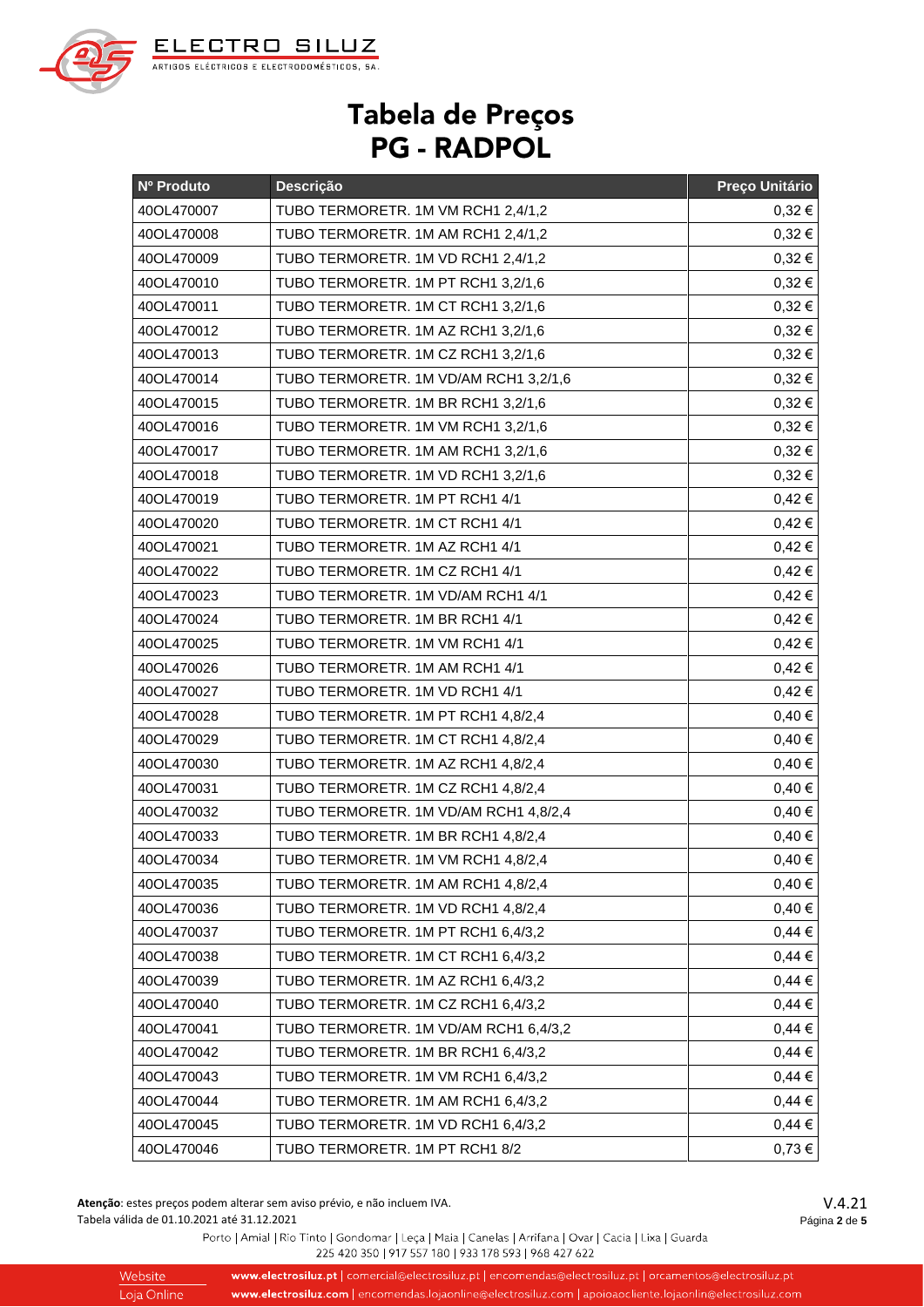

# Tabela de Preços **PG - RADPOL**

| Nº Produto | Descrição                              | Preço Unitário |
|------------|----------------------------------------|----------------|
| 40OL470047 | TUBO TERMORETR. 1M CT RCH1 8/2         | $0,73 \in$     |
| 40OL470048 | TUBO TERMORETR. 1M AZ RCH1 8/2         | $0,73 \in$     |
| 40OL470049 | TUBO TERMORETR. 1M CZ RCH1 8/2         | $0,73 \in$     |
| 40OL470050 | TUBO TERMORETR. 1M VD/AM RCH1 8/2      | $0,73 \in$     |
| 40OL470051 | TUBO TERMORETR. 1M BR RCH1 8/2         | $0,73 \in$     |
| 40OL470052 | TUBO TERMORETR. 1M VM RCH1 8/2         | $0,73 \in$     |
| 40OL470053 | TUBO TERMORETR. 1M AM RCH1 8/2         | $0,73 \in$     |
| 40OL470054 | TUBO TERMORETR. 1M VD RCH1 8/2         | $0,73 \in$     |
| 40OL470055 | TUBO TERMORETR. 1M PT RCH1 9,5/4,8     | $0,59 \in$     |
| 40OL470056 | TUBO TERMORETR. 1M CT RCH1 9,5/4,8     | $0,59 \in$     |
| 40OL470057 | TUBO TERMORETR. 1M AZ RCH1 9,5/4,8     | $0,59 \in$     |
| 40OL470058 | TUBO TERMORETR. 1M CZ RCH1 9,5/4,8     | $0,59 \in$     |
| 40OL470059 | TUBO TERMORETR. 1M VD/AM RCH1 9,5/4,8  | $0,59 \in$     |
| 40OL470060 | TUBO TERMORETR. 1M BR RCH1 9,5/4,8     | $0,59 \in$     |
| 40OL470061 | TUBO TERMORETR. 1M VM RCH1 9,5/4,8     | $0,59 \in$     |
| 40OL470062 | TUBO TERMORETR. 1M AM RCH1 9,5/4,8     | $0,59 \in$     |
| 40OL470063 | TUBO TERMORETR. 1M VD RCH1 9,5/4,8     | $0,59 \in$     |
| 40OL470064 | TUBO TERMORETR. 1M PT RCH1 12,7/6,4    | $0,73 \in$     |
| 40OL470065 | TUBO TERMORETR. 1M CT RCH1 12,7/6,4    | $0,73 \in$     |
| 40OL470066 | TUBO TERMORETR. 1M AZ RCH1 12,7/6,4    | $0,73 \in$     |
| 40OL470067 | TUBO TERMORETR. 1M CZ RCH1 12,7/6,4    | $0,73 \in$     |
| 40OL470068 | TUBO TERMORETR. 1M VD/AM RCH1 12,7/6,4 | $0,73 \in$     |
| 40OL470069 | TUBO TERMORETR. 1M BR RCH1 12,7/6,4    | $0,73 \in$     |
| 40OL470070 | TUBO TERMORETR. 1M VM RCH1 12,7/6,4    | $0,73 \in$     |
| 40OL470071 | TUBO TERMORETR. 1M AM RCH1 12,7/6,4    | $0,73 \in$     |
| 40OL470072 | TUBO TERMORETR. 1M VD RCH1 12,7/6,4    | $0,73 \in$     |
| 40OL470073 | TUBO TERMORETR. 1M PT RCH1 19/9,5      | 1,12€          |
| 40OL470074 | TUBO TERMORETR. 1M CT RCH1 19/9,5      | 1,12€          |
| 40OL470075 | TUBO TERMORETR. 1M AZ RCH1 19/9,5      | 1,12€          |
| 40OL470076 | TUBO TERMORETR. 1M CZ RCH1 19/9,5      | 1,12€          |
| 40OL470077 | TUBO TERMORETR. 1M VD/AM RCH1 19/9,5   | 1,12€          |
| 40OL470078 | TUBO TERMORETR. 1M BR RCH1 19/9,5      | 1,12€          |
| 40OL470079 | TUBO TERMORETR. 1M VM RCH1 19/9,5      | 1,12€          |
| 40OL470080 | TUBO TERMORETR. 1M AM RCH1 19/9,5      | 1,12€          |
| 40OL470081 | TUBO TERMORETR. 1M VD RCH1 19/9,5      | 1,12€          |
| 40OL470082 | TUBO TERMORETR. 1M PT RCH1 25.4/12.7   | 1,54 €         |
| 40OL470083 | TUBO TERMORETR. 1M PT RCH1 38/19       | 2,17€          |
| 40OL470087 | TUBO TERMORETR. 1M AZ RCH1 25.4/12.7   | 1,54 €         |
| 40OL470088 | TUBO TERMORETR. 1M CZ RCH1 25.4/12.7   | 1,54 €         |
| 40OL470089 | TUBO TERMORETR. 1M CT RCH1 25.4/12.7   | 1,54 €         |

**Atenção**: estes preços podem alterar sem aviso prévio, e não incluem IVA. Tabela válida de 01.10.2021 até 31.12.2021

V.4.21 Página **3** de **5**

### Porto | Amial | Rio Tinto | Gondomar | Leça | Maia | Canelas | Arrifana | Ovar | Cacia | Lixa | Guarda 225 420 350 | 917 557 180 | 933 178 593 | 968 427 622

Website Loja Online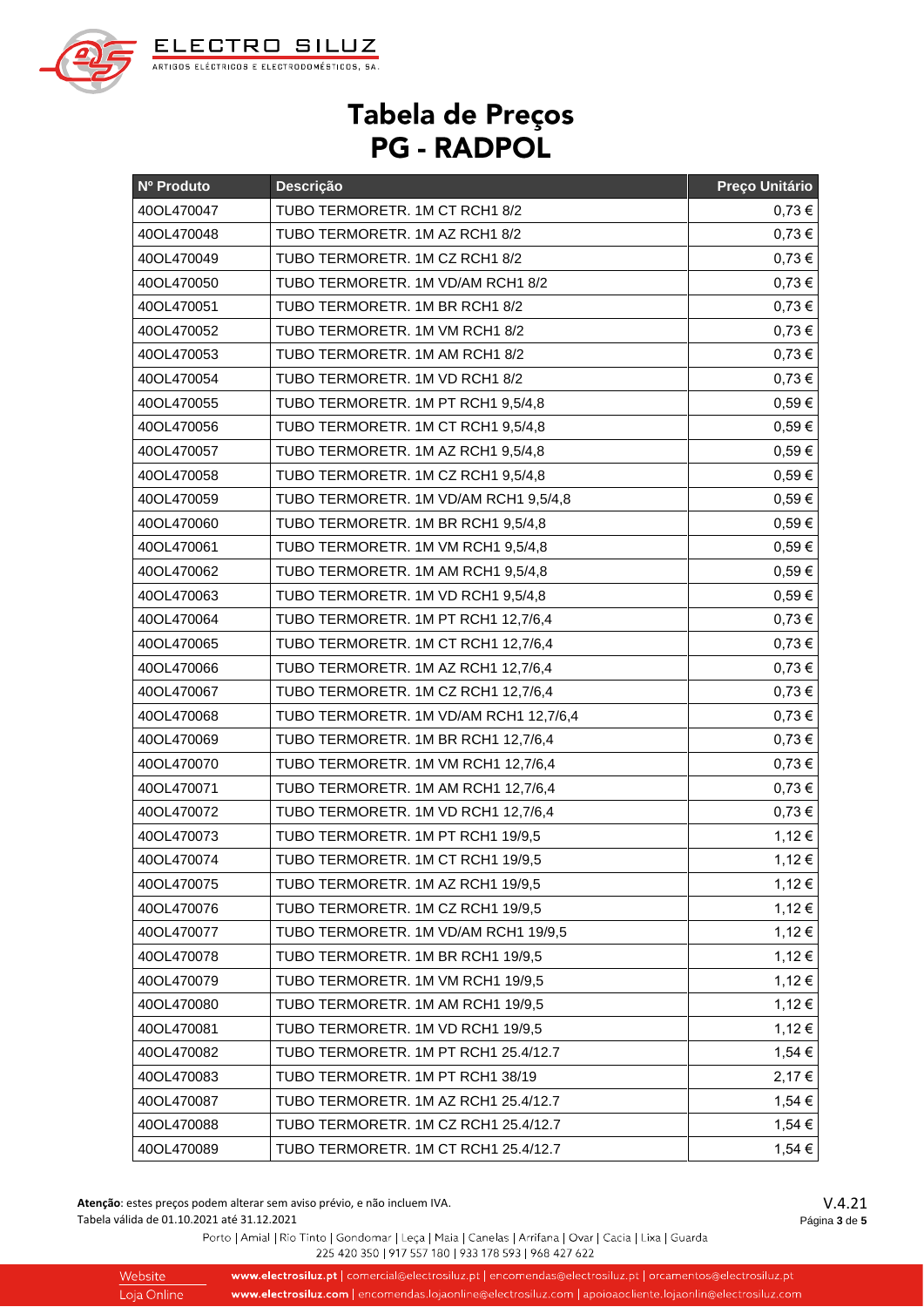

# Tabela de Preços **PG - RADPOL**

| Nº Produto | Descrição                                | Preço Unitário |
|------------|------------------------------------------|----------------|
| 40OL470090 | TUBO TERMORETR. 1M VD/AM RCH1 25.4/12.7  | 1,54 €         |
| 40OL470091 | TUBO TERMORETR. 1M TRANSP. RCH1 3,2/1,6  | $0,32 \in$     |
| 40OL470092 | TUBO TERMORETR. 1M AZ RCH1 38/19         | 2,17 €         |
| 40OL470093 | TUBO TERMORETR. 1M CT RCH1 38/19         | 2,17 €         |
| 40OL470094 | TUBO TERMORETR. 1M VD/AM RCH1 38/19      | 2,17€          |
| 40OL470095 | TUBO TERMORETR. 1M CZ RCH1 38/19         | 2,17€          |
| 40OL480001 | CX. C/20M TERMORETR. RCH1 1,6/0,8X20     | 9,66€          |
| 40OL480002 | CX. C/20M TERMORETR. RCH1 2,4/1,2X20     | 8,57€          |
| 40OL480003 | CX. C/20M TERMORETR. RCH1 3,2/1,6X20     | 8,79€          |
| 40OL480004 | CX. C/10M TERMORETR. RCH1 4,8/2,4X10     | $6,08 \in$     |
| 40OL480005 | CX. C/10M TERMORETR. RCH1 6,4/3,2X10     | 6,51€          |
| 40OL480006 | CX. C/10M TERMORETR. RCH1 9,5/4,8X10     | 7,05€          |
| 40OL480007 | CX. C/10M TERMORETR. RCH1 12,7/6,4X10    | 8,46€          |
| 40OL480008 | CX. C/5M TERMORETR. RCH1 19/9,5X5        | 7,38 €         |
| 40OL480009 | CX. C/5M TERMORETR. RCH1 25,4/12,7X5     | 9,66 €         |
| 40OL490001 | TERMORETRACTIL BLIST. 5M PT RB 3,2/1,6   | 1,41€          |
| 40OL490002 | TERMORETRACTIL BLIST. 5M AZ RB 3,2/1,6   | 1,41€          |
| 40OL490003 | TERMORETRACTIL BLIST. 5M VM RB 3,2/1,6   | 1,41€          |
| 40OL490004 | TERMORETRACTIL BLIST. 5M AM RB 3,2/1,6   | 1,41€          |
| 40OL490005 | TERMORETRACTIL BLIST. 5M VD RB 3,2/1,6   | 1,41€          |
| 40OL490006 | TERMORETRACTIL BLIST. 5M BR RB 3,2/1,6   | 1,41€          |
| 40OL490007 | TERMORETRACTIL BLIST. 5M PT RB 4,8/2,4   | 1,69€          |
| 40OL490008 | TERMORETRACTIL BLIST. 5M AZ RB 4,8/2,4   | 1,69€          |
| 40OL490009 | TERMORETRACTIL BLIST. 5M VM RB 4,8/2,4   | 1,69€          |
| 40OL490010 | TERMORETRACTIL BLIST. 5M AM RB 4,8/2,4   | 1,69€          |
| 40OL490011 | TERMORETRACTIL BLIST. 5M VD RB 4,8/2,4   | 1,69€          |
| 40OL490012 | TERMORETRACTIL BLIST. 5M BR RB 4,8/2,4   | 1,69 €         |
| 40OL490013 | TERMORETRACTIL BLIST. 3M PT RB 6,4/3,2   | 1,41€          |
| 40OL490014 | TERMORETRACTIL BLIST. 3M AZ RB 6,4/3,2   | 1,41€          |
| 40OL490015 | TERMORETRACTIL BLIST. 3M VM RB 6,4/3,2   | 1,41€          |
| 40OL490016 | TERMORETRACTIL BLIST. 3M AM RB 6,4/3,2   | 1,41€          |
| 40OL490017 | TERMORETRACTIL BLIST. 3M VD RB 6,4/3,2   | 1,41€          |
| 40OL490018 | TERMORETRACTIL BLIST. 3M BR RB 6,4/3,2   | 1,41€          |
| 40OL490019 | TERMORETRACTIL BLIST. 3M PT RB 9,5/4,8   | 1,60 €         |
| 40OL490020 | TERMORETRACTIL BLIST. 3M AZ RB 9,5/4,8   | 1,60 €         |
| 40OL490021 | TERMORETRACTIL BLIST. 3M VM RB 9,5/4,8   | 1,60 €         |
| 40OL490022 | TERMORETRACTIL BLIST. 3M AM RB 9,5/4,8   | 1,60 €         |
| 40OL490023 | TERMORETRACTIL BLIST. 3M VD RB 9,5/4,8   | 1,60 €         |
| 40OL490024 | TERMORETRACTIL BLIST. 3M BR RB 9,5/4,8   | 1,60 €         |
| 40OL490025 | TERMORETRACTIL BLIST.2,5M PT RB 12,7/6,4 | 1,60 €         |

**Atenção**: estes preços podem alterar sem aviso prévio, e não incluem IVA. Tabela válida de 01.10.2021 até 31.12.2021

V.4.21 Página **4** de **5**

### Porto | Amial | Rio Tinto | Gondomar | Leça | Maia | Canelas | Arrifana | Ovar | Cacia | Lixa | Guarda 225 420 350 | 917 557 180 | 933 178 593 | 968 427 622

Website Loja Online